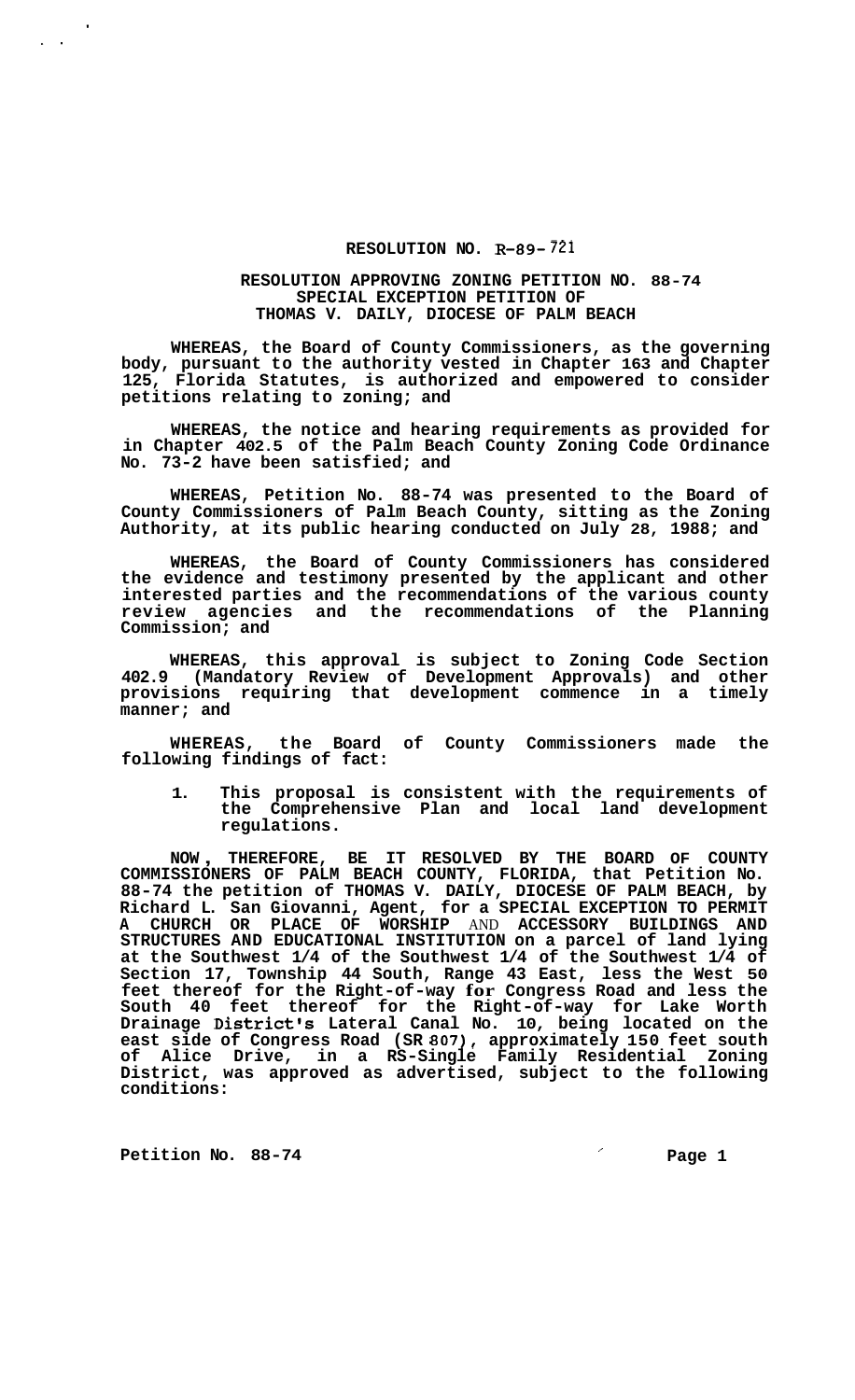- **1. Prior to certification, the site plan shall be amended to indicate the following:** 
	- **a. Required trees in interior islands;**
	- **b. Required access dimensions;**
	- **c. Required parking tabular for each use;**
	- **d. Required perimeter landscape strips along the northern, eastern, western and southern property lines;**
	- **e. Required paved parking;**
	- **f. Six (6) foot high solid wood fence along the north property line;**
	- **g. Required hedge material where vehicular use areas abut interior property lines and right-of-way; and**
	- **h. Required loading areas for each use.**
- **2. The petitioner shall relocate all signage out of the required landscape strips.**
- **3. The petitioner shall amend the site plan tabular data to indicate:** 
	- **a. Number of students;**
	- **b. Number of teachers;**
	- **c. Number of seats in the multi-purpose building (existing church):**
	- **d. Number of live-in clergy.**
- **4. Prior to certification by the Site Plan Review Committee, the petitioner shall submit an eradication plan which outlines the removal of all prohibited**  species on site and subsequent replanting, **necessary.**
- **5. Simultaneously with the application for Site Plan Review Committee, the petitioner shali submit an Alternative Landscape Betterment Plan which address the relocation of required landscaping along the northern property line to alternate locations on site, west and east of the two-story existing classroom building and church respectively and within the parking lot north of said building by relocating two parking spaces and converting them to landscape islands.**

Petition No. 88-74 **Page 2 Page 2**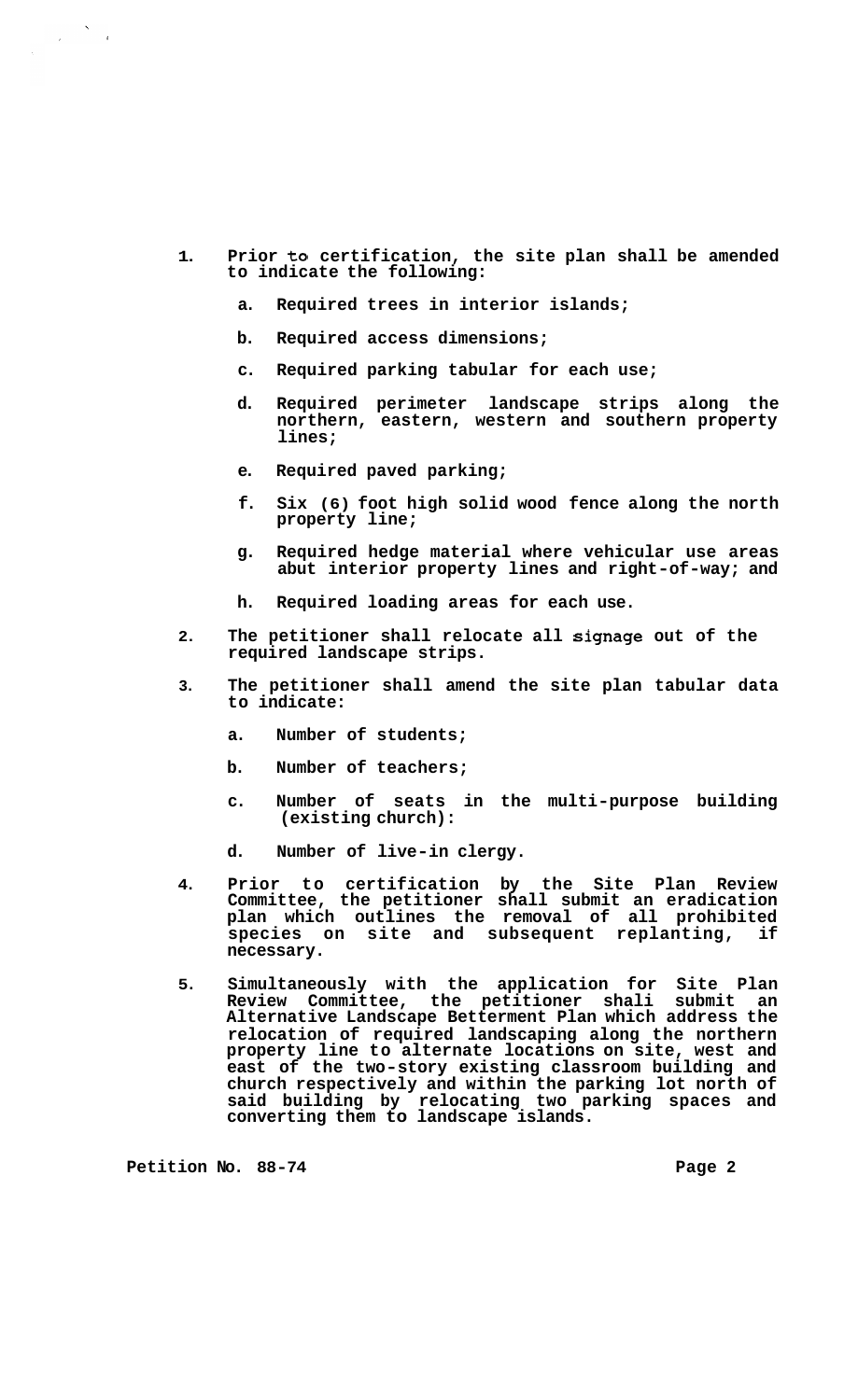- *6.*  **Sewer service is available to the property. Therefore, no septic tank shall be permitted on the site.**
- **7. Water service is available to the property. Therefore, no well shall be permitted on the site to provide potable water.**
- **8. The developer shall provide discharge control and treatment for the stormwater runoff in accordance with all applicable agency requirements in effect at the time of the permit application. However, at a minimum, this development shall retain onsite the stormwater runoff generated by a three (3) year-one (1) hour storm with a total rainfall of 3 inches as required by the Permit Section, Land Development Division. In the event that the subject site abuts a Department of Transportation maintained roadway, concurrent approval from the Florida Department of Transportation will also**  The drainage system shall be maintained **in an acceptable condition as approved by the County Engineer. In the event that the drainage system is not adequately maintained as determined by the County Engineer, this matter will be referred to the Code Enforcement Board for enforcement.**
- **9. Within 90 days of approval of this project, the property owner shall convey to Palm Beach County by road right-of-way warranty deed for Congress Avenue, 53 feet from centerline free of all encumbrances and encroachments. Petitioner shall provide Palm Beach County with sufficient documentation acceptable to the Right of Way Acquisition Section to ensure that the property is free of all encumbrances and encroachments.**  Right-of-way conveyances shall also include "Safe Sight<br>Corners" where appropriate at intersections as Corners" where appropriate at **determined by the County Engineer.**
- **10. The property owner shall construct, subject to approval by the Florida Department of Transportation with concurrent review by Palm Beach County, a left turn lane north approach on Congress Avenue at Rex Avenue and Carol Avenue concurrent with onsite paving and drainage improvements. Construction shall be completed prior to the issuance of a Certificate of Occupancy. Should a permit from the Florida Department of Transportation not be able to be obtained then this condition shall become void.**
- **11. The property owner shall pay a Fair Share Fee in the amount and manner required by the "Fair Share**  Contribution for Road Improvements O**rdinance"** as it **presently exists or as it may from time to time be amended. The Fair Share Fee for this project presently is \$3,751.00 (140 average trips/day X \$26.79 per trip).**

Petition No. 88-74 **Page 3 Page 3**